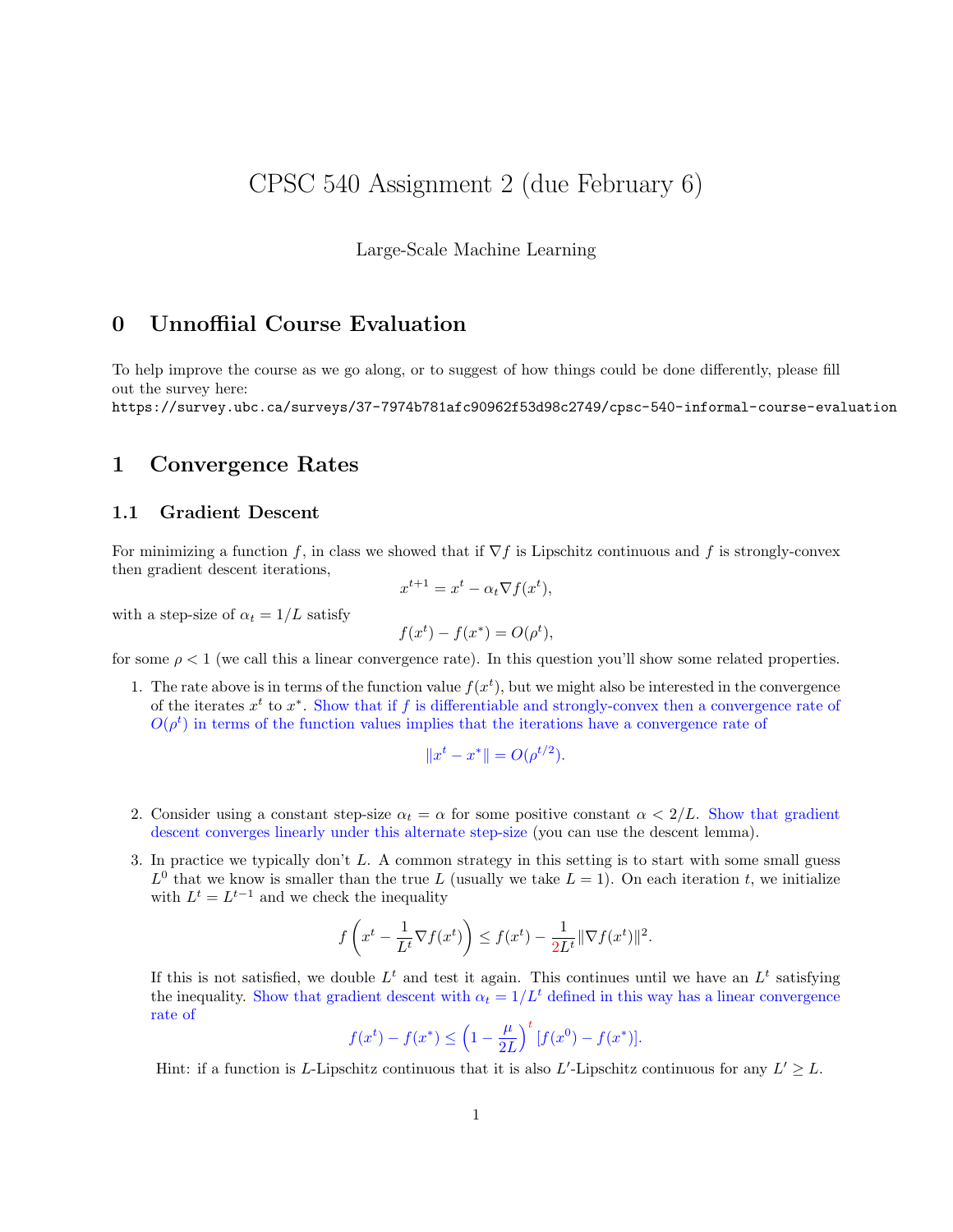4. Describe a condition under which the step-sizes in the previous question would give a faster rate than  $\rho = (1 - \mu/L).$ 

#### 1.2 Sign-Based Gradient Descent

In some situations it might be hard to accurately compute the elements of the gradient, but we might have access to the sign of the gradient. Consider an f that is strongly-convex and where  $\nabla f$  is Lipschitz continuous in the  $\infty$ -norm, meaning that

$$
f(y) \le f(x) + \nabla f(x)^T (y - x) + \frac{L_{\infty}}{2} ||y - x||_{\infty}^2,
$$

for all y and x and some  $L_{\infty}$ .

For this setting, consider a sign-based gradient descent algorithm of the form

$$
x^{t+1} = x^t - \frac{\|\nabla f(x^t)\|_1}{L_{\infty}} \text{sign}(\nabla f(x^t)),
$$

where we define the sign function element-wise as

$$
sign(x_j) = \begin{cases} +1 & x_j > 0\\ 0 & x_j = 0\\ -1 & x_j < 0 \end{cases}
$$

1. Show that the sign-based gradient descent method satisfies

$$
f(x^{t+1}) - f(x^*) \le \left(1 - \frac{\mu}{L_{\infty}}\right) [f(x^t) - f(x^*)].
$$

2. To compare this rate to the rate of gradient descent, we need to know the relationship between the usual Lipschitz constant L (in the 2-norm) and  $L_{\infty}$ . Show that the relationship between these constants is

 $L \le L_{\infty} \le dL,$ 

where  $L_{\infty}$  and L are the minimal values of the Lipschitz constants. Hint: you may want to review the notes on norms and the notes on convexity inequalities from the course webpage.

#### 1.3 Block Coordinate Descent

Consider a problem it makes sense to partition our variables into  $k$  disjoint 'blocks'

$$
x = \begin{bmatrix} x_1 \\ x_2 \\ x_3 \\ \vdots \\ x_k \end{bmatrix},
$$

each of size  $d/k$ . Assume that f is strongly-convex, and blockwise strongly-smooth,

$$
\nabla^2 f(w) \succeq \mu I, \quad \nabla^2_{bb} f(w) \preceq L I,
$$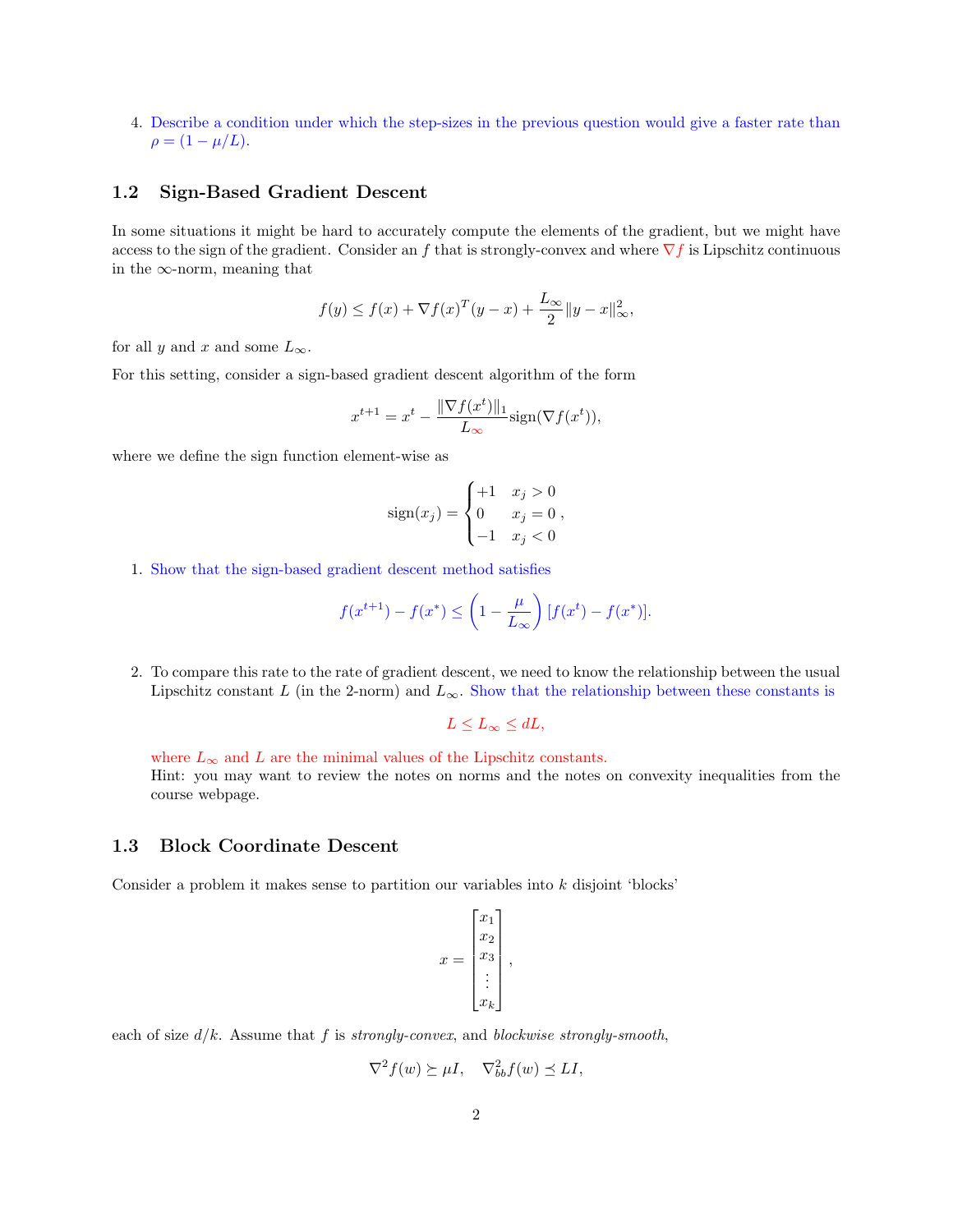for all w and all blocks b. Consider a *block coordinate descent* algorithm where we use the iteration

$$
x^{t+1} = x^t - \frac{1}{L} (\nabla f(x^t) \circ e_{b_t}),
$$

where  $b_t$  is the block we choose on iteration t,  $e_b$  is vector of zeros with ones at the locations of block b, and ◦ means element-wise multiplication of the two vectors. (It's like coordinate descent except we're updating  $d/k$  variables instead of just one.)

1. Assume that we pick a random block on each iteration,  $p(b_t = b) = 1/k$ . Show that this method satisfies

$$
\mathbb{E}[f(x^{t+1})] - f(x^*) \le \left(1 - \frac{\mu}{Lk}\right)[f(x^t) - f(x^*)].
$$

2. Assume that each block b has its own strong-smoothness constant  $L_b$ ,

$$
\nabla_{bb}^2 f(w) \preceq L_b I,
$$

so that the strong-smoothness constant from part 1 is given by  $L = \max_b \{L_b\}$ . Show that if we sample the blocks proportional to  $L_b$ ,  $p(b_t = b) = \frac{L_b}{\sum_{b'} L_{b'}}$  and we use a larger step-size of  $1/L_{b_t}$ , then we obtain a faster convergence rate provided that some  $L_b \neq L$ .

# 2 Large-Scale Algorithms

#### 2.1 Coordinate Optimization

The function *example logistic* loads a dataset and tries to fit an L2-regularized logistic regression model using coordinate optimization. Unfortunately, if we use  $L_f$  as the Lipschitz constant of  $\nabla f$ , the runtime of this procedure is  $O(d^3 + nd^2 \frac{L_f}{\mu} \log(1/\epsilon))$ . This comes from spending  $O(d^3)$  computing  $L_f$ , having an iteration cost of  $O(nd)$ , and requiring a  $O(d\frac{L_f}{\mu} \log(1/\epsilon))$  iterations. This non-ideal runtime is also reflected in practice: the algorithm's iterations are relatively slow and even after 500 "passes" through the data it isn't particularly close to the optimal function value.

- 1. Modify this code so that the runtime of the algorithm is  $O(nd\frac{L_c}{\mu} \log(1/\epsilon))$ , where  $L_c$  is the Lipschitz constant of all partial derivatives  $\nabla_i f$ . You can do this by modifying the iterations so they have a cost  $O(n)$  instead of  $O(nd)$ , and instead of using a step-size of  $1/L_f$  they use a step-size of  $1/L_c$  (which is given by  $\frac{1}{4} \max_j {\{|x_j|^2\}} + \lambda$ . Hand in your code and report the final function value and total time.
- 2. To further improve the performance, make a new version of the code which samples the variable to update  $j_t$  proportional to the individual Lipschitz constants  $L_j$  of the coordinates, and use a stepsize of  $1/L_{j_t}$ . You can use the function sampleDiscrete to sample from discrete distribution given the probability mass function. Hand in your code, and report the final function value as well as the number of passes.
- 3. Report the number of passes the algorithm takes as well as the final function value if you use uniform sampling but use a step-size of  $1/L_{j_t}$ .
- 4. Suppose that when we use a step-size of  $1/L_{jt}$ , we see that uniform sampling outperforms Lipschitz sampling. Why would this be consistent with the bounds we stated in class?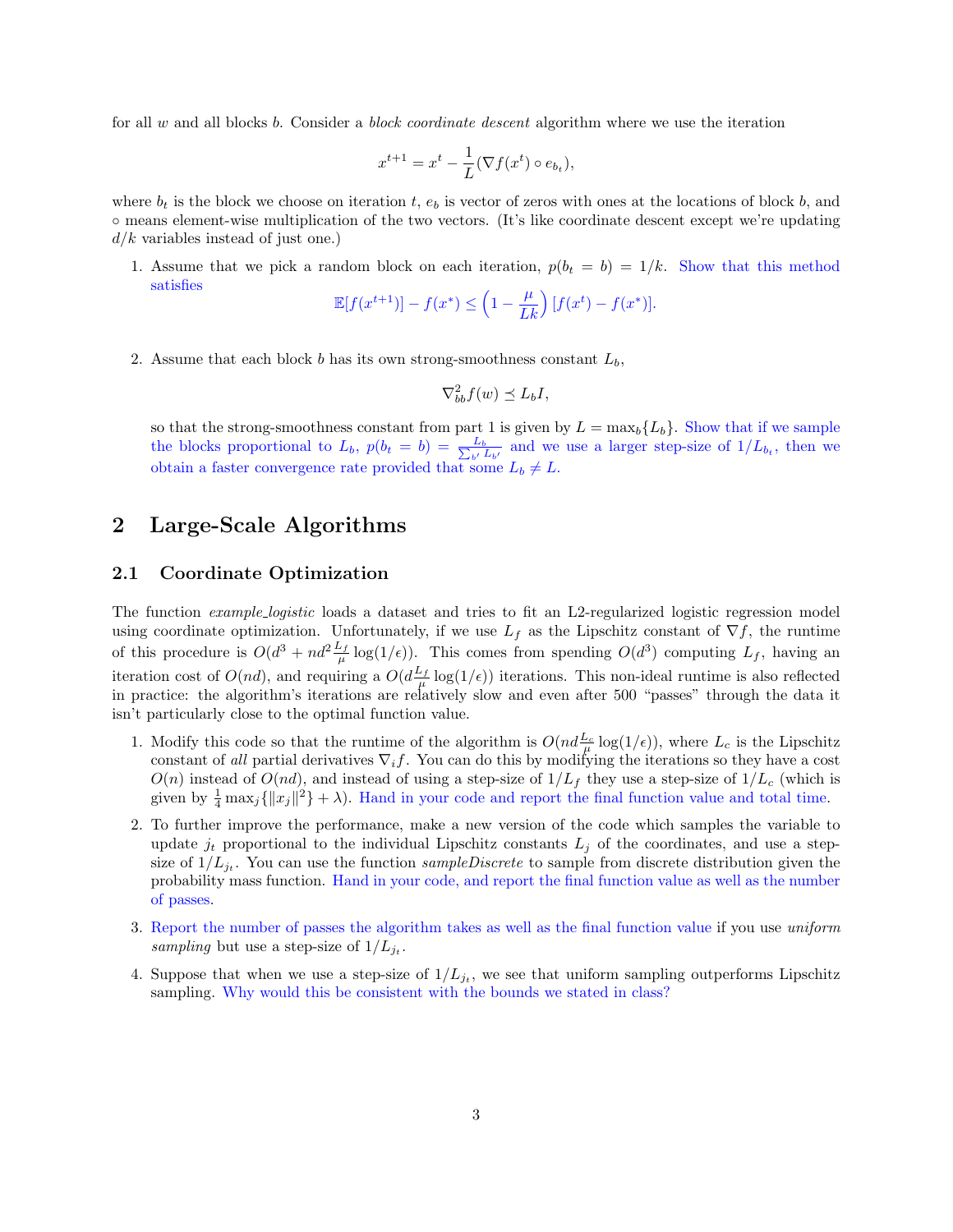## 2.2 Proximal-Gradient

If you run the demo example group, it will load a dataset and fit a multi-class logistic regression (softmax) classifier. This dataset is actually linearly-separable, so there exists a set of weights W that can perfectly classify the training data (though it may be difficult to find a W that perfectly classifiers the validation data). However, 90% of the columns of X are irrelevant. Because of this issue, when you run the demo you find that the training error is 0 while the test error is something like 0.2980.

- 1. Write a new function, softmaxClassifierL2, that fits a multi-class logistic regression model with L2 regularization (this only involves modifying the objective function). Hand in the modified loss function and report the best validation error achievable with  $\lambda = 10$  (which is best value among powers to 10). Also report the number of non-zero parameters in the model and the number of original features that the model uses.
- 2. While L2-regularization reduces overfitting a bit, it still uses all the variables even though 90% of them are irrelevant. In situations like this, L1-regularization may be more suitable. Write a new function, softmaxClassifierL1, that fits a multi-class logistic regression model with L1-regularization. You can use the function  $proxGradL1$ , which minimizes the sum of a differentiable function and an L1-regularization term. Report the number of non-zero parameters in the model and the number of original features that the model uses.
- 3. L1-regularization achieves sparsity in the model parameters, but in this dataset it's actually the original features that are irrelevant. We can encourage sparsity in the original features by using group L1 regularization. Write a new function,  $proxGradGroupL1$ , to allow (disjoint) group L1-regularization. Use this within a new function,  $softmaxClassiferGL1$ , to fit a group L1-regularized multi-class logistic regression model (where rows of W are grouped together and we use the L2-norm of the groups). Hand in both modified functions (softmaxClassifierGL1 and  $proxGradGroupL1$ ) and report the validation error achieved with  $\lambda = 10$ . Also report the number of non-zero parameters in the model and the number of original features that the model uses.

## 2.3 Stochastic Gradient

If you run the demo *example\_stochastic*, it will load a dataset and try to fit an L2-regularized logistic regression model using 10 "passes" of stochastic gradient using the step-size of  $\alpha_t = 1/\lambda t$  that is suggested in many theory papers. Note that the demo is quite slow as Matlab doesn't do well with 'for' loops, but if you implemented this in C this would be very fast even though there are 50,000 training examples.

Unfortunately, even if we ignore the Matlab-slowness, the performance of this stochastic gradient method is atrocious. It often goes to areas of the parameter space with the objective function overflows and the final value is usually in the range of something like  $6.5 - 7.5 \times 10^4$ . This is quite far from the solution of  $2.7068 \times 10^4$  and is even worse than just choosing  $w = 0$  which gives  $3.5 \times 10^4$ . (This is unlike gradient descent and coordinate optimization, which never increase the objective function.)

- 1. Although  $\alpha_t = 1/\lambda$  gives the best possible convergence rate in the worst case, in practice it's typically horrible (as we're not usually opitmizing the hardest possible  $\lambda$ -strongly convex function). Experiment with different choices of step-size to see if you can get better performance. Report the step-size that you found gave the best performance, and the objective function value obtained by this strategy for one run.
- 2. Besides tuning the step-size, another strategy that often improves the performance is using a (possiblyweighted) average of the iterations  $w^t$ . Explore whether this strategy can improve performance. Report the performance with an averaging strategy, and the objective function value obtained by this strategy for one run. (Note that the best step-size sequence with averaging might be different than without averaging.)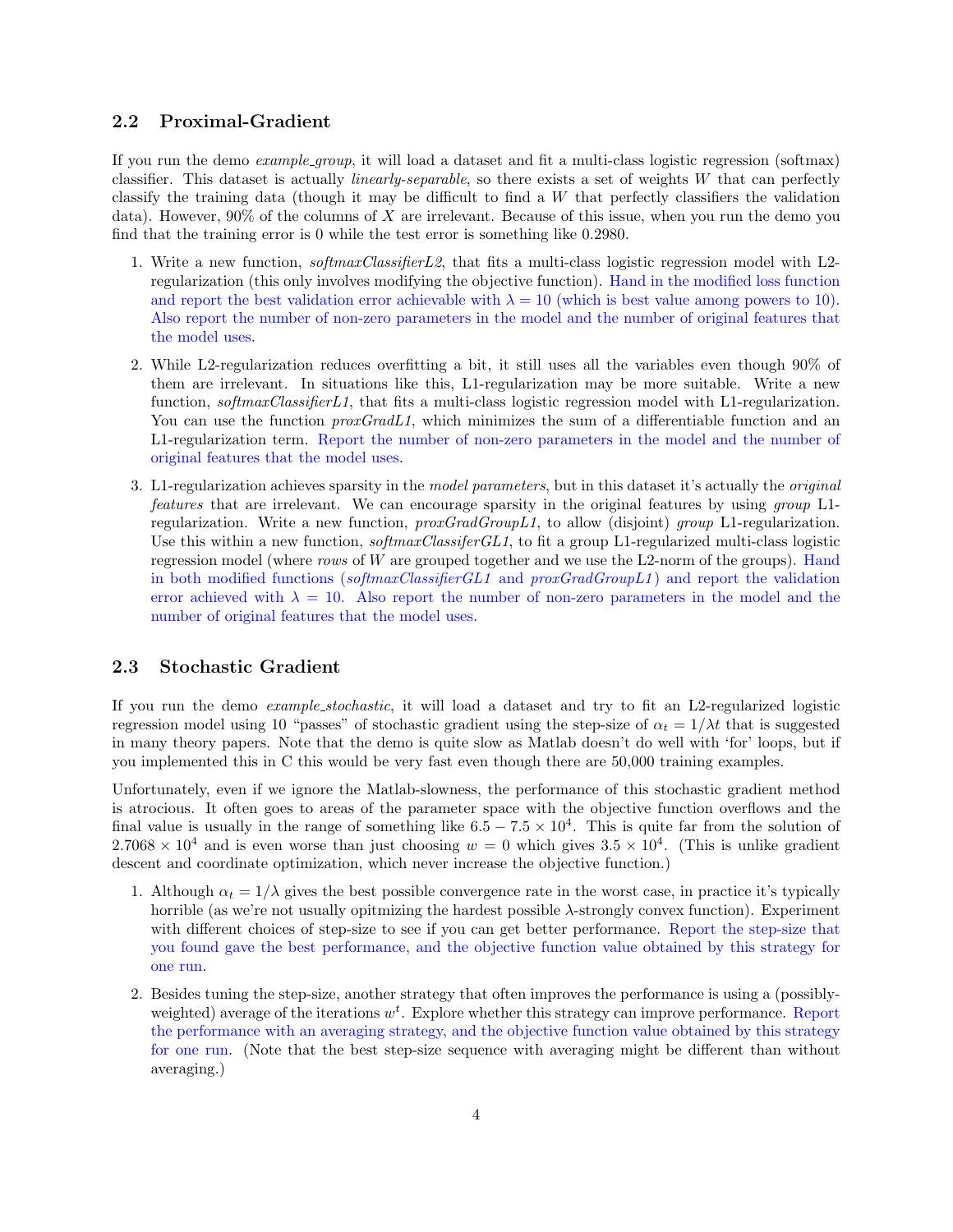3. A popular variation on stochastic is AdaGrad, which uses the iteration

$$
w^{t+1} = w^t - \alpha_t D_t \nabla f(w^t),
$$

where the element in position  $(j, j)$  of the diagonal matrix  $D_t$  is given by  $1/\sqrt{\delta + \sum_{k=0}^t (\nabla_j f_{i_k}(w^k))^2}$ . Here,  $i_k$  is the example i selected on iteration k and  $\nabla_i$  denotes element j of the gradient (and in AdaGrad we typically don't average the steps). Implement this algorithm and experiment with the tuning parameters  $\alpha_t$  and  $\delta$ . Hand in your code as well as the best step-size sequence you found and again report the performance for one run.

4. Impelement the SAG algorithm with a step-size of  $1/L$ , where the L is the maximum Lipschitz constant across the training examples  $(L = 0.25 \max_i \{||x^i||^2\} + \lambda)$ . Hand in your code and again report the performance for one run.

## 3 Kernels and Duality

#### 3.1 Fenchel Duality

Recall that the Fenchel dual for the primal problem

$$
P(w) = f(Xw) + g(w),
$$

is the dual problem

$$
D(z) = -f^*(-z) - g^*(X^T z),
$$

or if we re-parameterize in terms of  $-z$ :

$$
D(z) = -f^*(z) - g^*(-X^T z),\tag{1}
$$

where  $f^*$  and  $g^*$  are the convex conjugates. Convex conjugates are discussed in Section 3.3 of Boyd and Vandenberghe (http://stanford.edu/~boyd/cvxbook/bv\_cvxbook.pdf). Read this, then derive the Fenchel dual for the following problems:

- 1.  $P(w) = \frac{1}{2} ||Xw y||^2 + \frac{\lambda}{2} ||w||^2$  (L2-regularized least squares) 2.  $P(w) = ||Xw - y||_1 + \lambda ||w||_1$  (robust regression with L1-regularization)
- 3.  $P(w) = \sum_{i=1}^{N} \log(1 + \exp(-y^i w^T x^i)) + \frac{\lambda}{2} ||w||^2$  (regularized maximum entropy)

Hint: Don't try to take the Lagrangian dual, a generic strategy to compute the special case of Fenchel duals is as follows:

- Determine  $X, f$ , and  $g$  to put the problem into the primal format.
- Determine the form of  $f^*$  and  $g^*$  (note that A here is not relevant).
- Evaluate  $f^*$  at  $-z$  and  $g^*$  at  $X^T z$  to get the final form.

For a differentiable f, you can often solve for the value achieving the sup inside of  $f^*(v)$  by taking the gradient of  $(x^T v - f(x))$  and setting it to zero (keeping in mind whether there are values of v where the sup might be infinity). Example 3.26 in the book gives the convex conjugate in the case where  $f$  is a norm. Section 3.3.2 of the book shows how the convex conjugate changes if you scale a function and/or compose a function with an affine transformation. For parts 1 and 2, the  $X$  in the primal will just be the data matrix X. But for part 3, it will be easier if you define X as a matrix with row i is given by  $y^i x^i$ . For part 3 you'll want to use  $f(v) = \sum_{i=1}^{n} \log(1 + \exp(v_i))$ , which is a *separable* function (meaning that you can optimize each  $z_i$  independently).